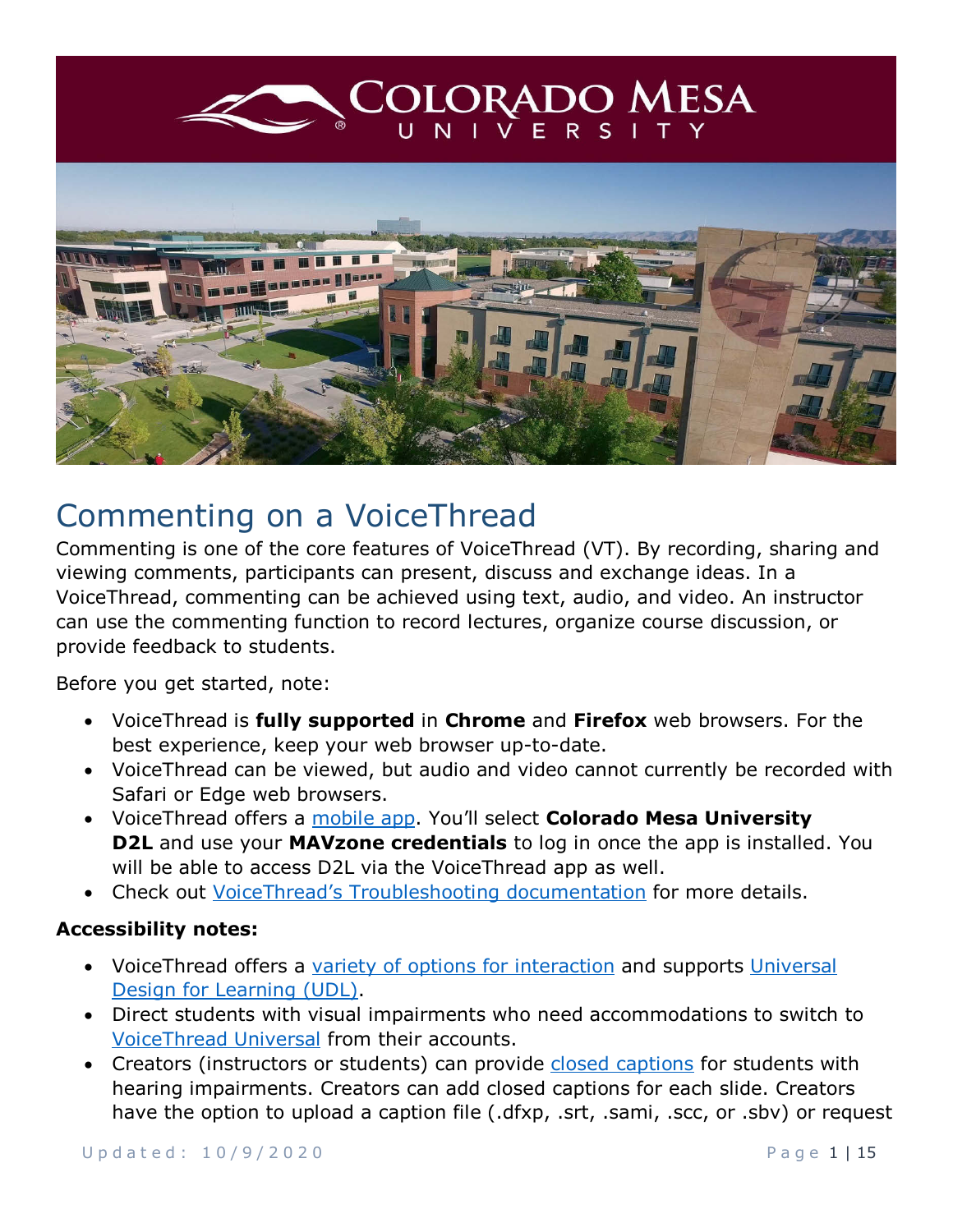

captions from VoiceThread. These machine-generated captions may take up to 4 days to load and will need to be edited for accuracy. Check out our Adding Captions to VoiceThread guide.

## <span id="page-1-0"></span>**Contents**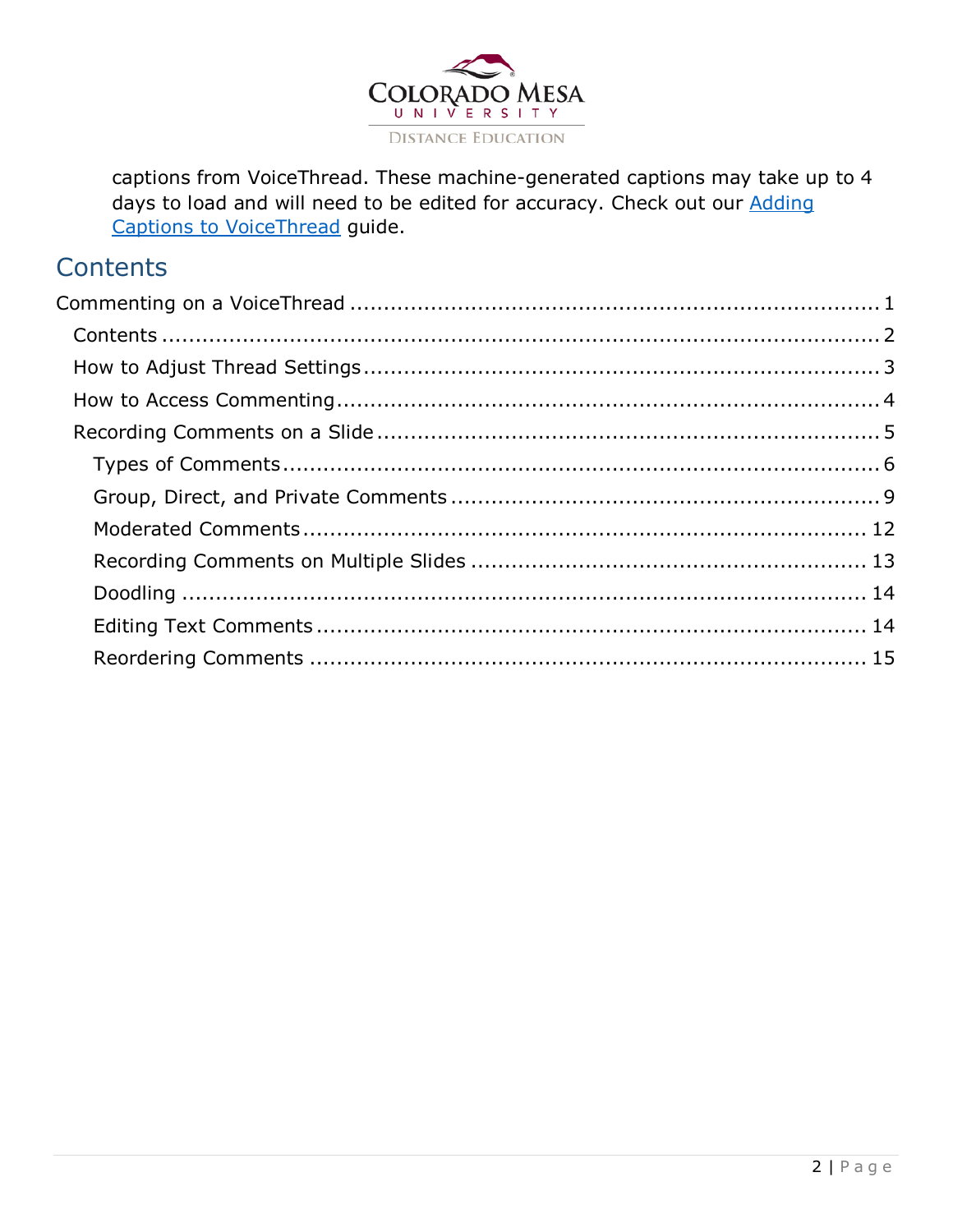

## <span id="page-2-0"></span>How to Adjust Thread Settings

The thread settings affect how you and your students are able to interact with the comments. Default settings are automatically enabled, but depending on how you plan to use a particular VT, you may decide to adjust some settings.

Example options you may adjust as the instructor:

- **Threaded comments**: By default, threaded comments are enabled. This makes the most sense for the conversational nature of VT. However, depending on how you design you VT, you may decide to disable this feature.
- **Comment types**: You have the option to limit the **Allowed Comment Methods**. By default, all 5 options are allowed. This supports the Universal Design for Learning nature of VT. However, depending on the nature of your activity, you may decide to direct students to certain types of comments.
- **Comment length**: You may limit each comment to a set number of minutes/seconds. The maximum time limit from VT is 60 minutes.
- **Auto advance**: While recording comments on multiple slides, make sure to **uncheck Automatically Advance** to the next slide in **Playback Options** in order to leave enough time for narrating on each slide and advance to the next slide manually.
- **Privacy**: Check **Enable Comment Moderation** on the **Playback Options** page when participants' comments are private or might be sensitive. Comments will be hidden from all participants unless the creator decides to reveal them. This feature is also useful when the VoiceThread is used as an assessment tool.
- You may adjust other default settings if the adjustments best meet the needs of your activity.

To adjust the settings:

- 1. Go to VT in your course.
- 2. Go to the VT you wish to adjust and click the **Edit** (paper/pencil) icon.

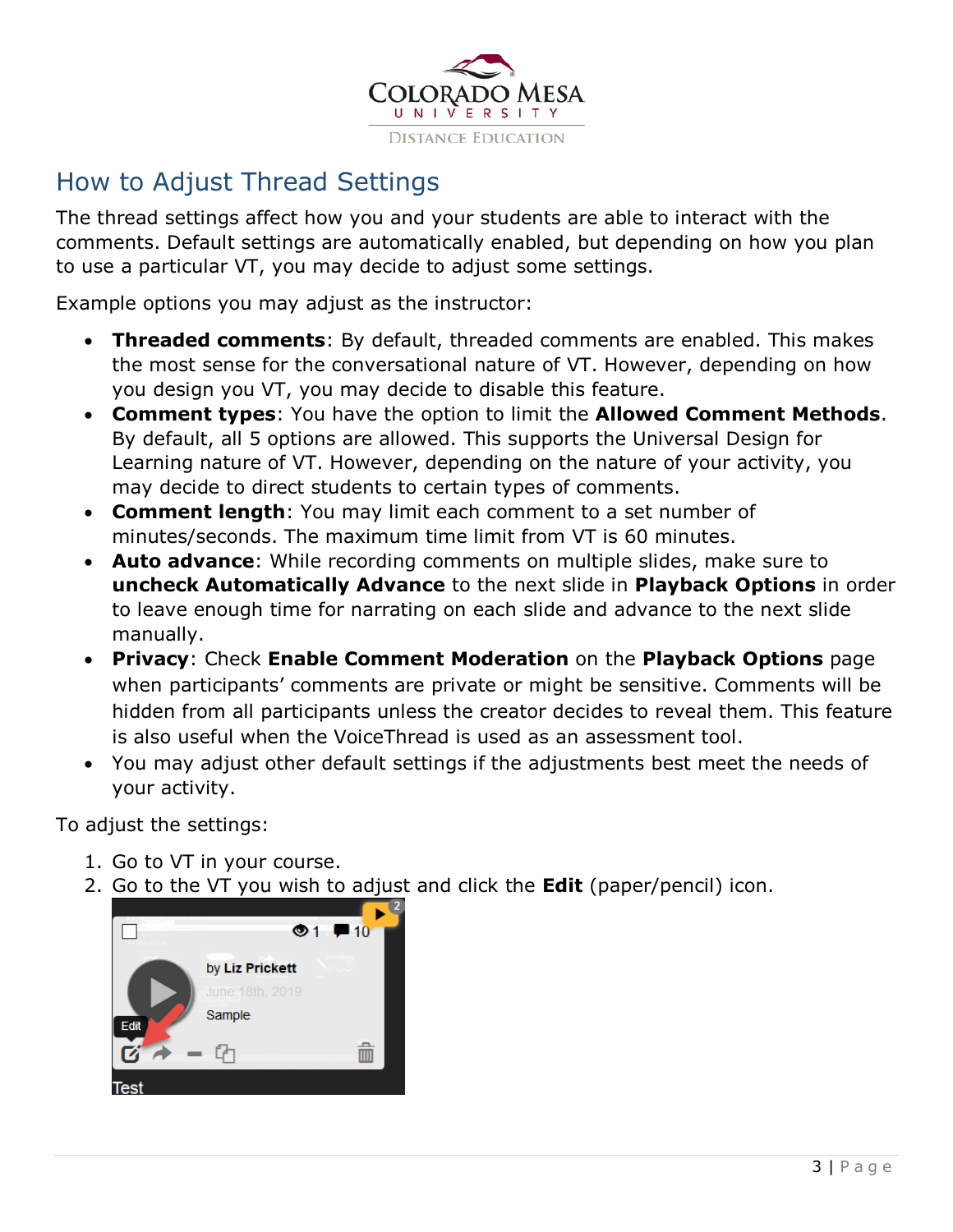

3. Go to **Options** and use the dropdown menu to select **Playback Settings**.



4. In the **Thread Settings** dialog, go to the **Playback Options** tab and adjust settings as needed. Once you're finished, click the **Save** button.

| <b>Thread Settings</b>                                                                                                                                                                                                                                             |                                                                                                               |
|--------------------------------------------------------------------------------------------------------------------------------------------------------------------------------------------------------------------------------------------------------------------|---------------------------------------------------------------------------------------------------------------|
| <b>Playback Options</b><br><b>Title/Description</b>                                                                                                                                                                                                                | <b>Cover Art</b>                                                                                              |
| Enable threaded commenting<br>Allow commenters to add slides to this<br>VoiceThread<br>$\sqrt{}$ Allow others to download original media<br>Allow others to export<br>Start playing when opened<br>Allow others to make a copy<br><b>Enable Comment Moderation</b> | <b>Allowed Comment Methods</b><br>$\sqrt{\ }$ Microphone<br>Webcam<br>Telephone<br>File upload<br><b>Text</b> |
| Automatically advance to the next slide after<br>Don't allow commenters to delete their own comments<br>Limit each comment to<br>minutes<br>60<br>When recording, go to the next slide every                                                                       | seconds<br>4<br>seconds<br>$\Omega$<br>minutes<br>seconds<br>20<br>$\overline{0}$                             |
| Pecha Kucha format<br>Save as default                                                                                                                                                                                                                              | Ignite format<br>Save                                                                                         |

## <span id="page-3-0"></span>How to Access Commenting

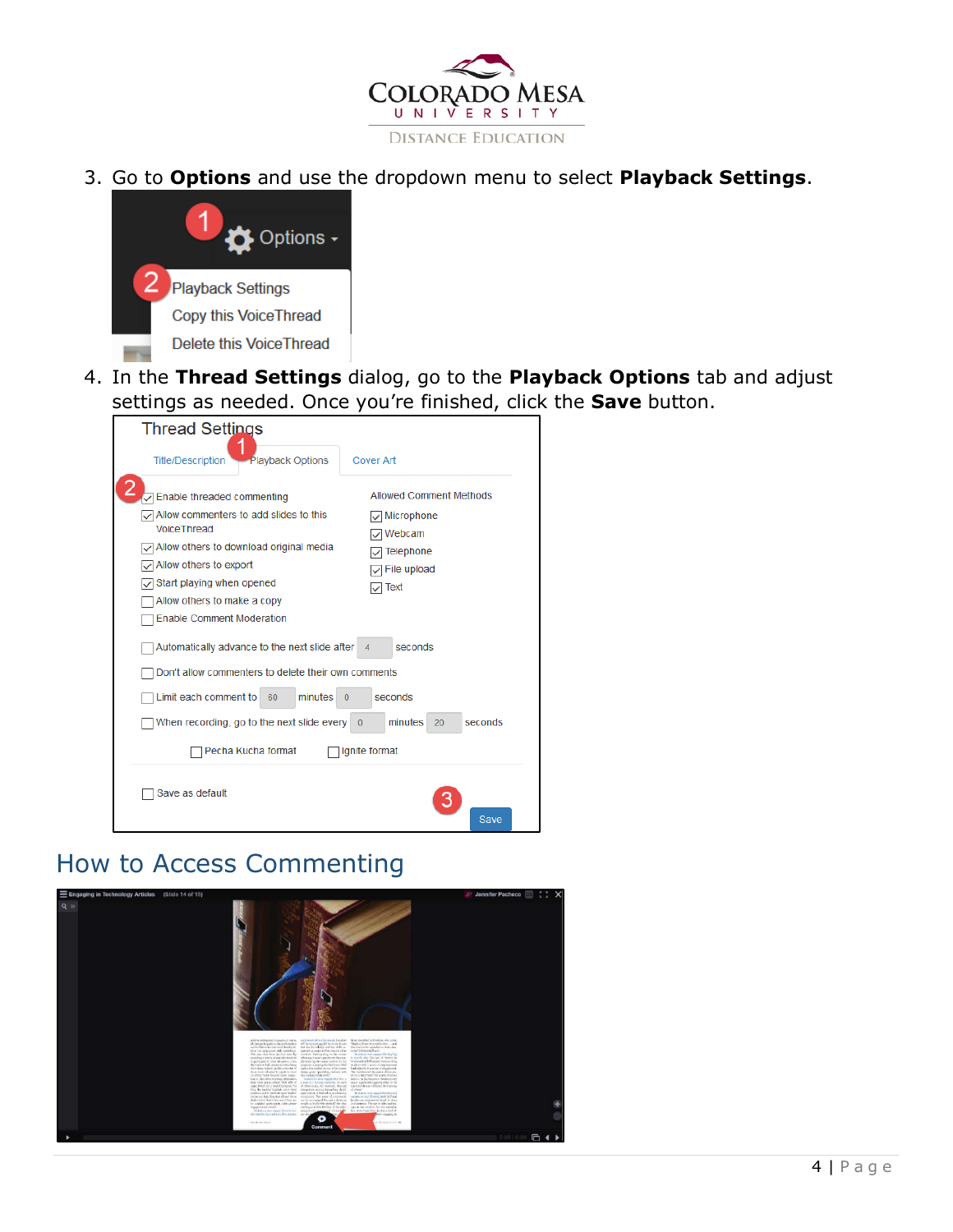

1. Open a **VoiceThread**, go to the **slide** where comments will be added, and click on the **+ icon** at the bottom of the page.



2. This will expand your commenting options. Select which option (text, audio by microphone or phone, video by webcam, or audio/video file upload) you prefer for your comment.

| $\equiv$ Test |    | (Slide 1 of 1) |                                                                                                                                                                                   |                                                   |          |                                          |                         | LP Liz Prickett                                                                                | E 3.      |  |
|---------------|----|----------------|-----------------------------------------------------------------------------------------------------------------------------------------------------------------------------------|---------------------------------------------------|----------|------------------------------------------|-------------------------|------------------------------------------------------------------------------------------------|-----------|--|
| $Q \gg$       |    | $\leftarrow$   | C Firstin for EBI View History Roomarks Tools Writow Help<br>G (64) Notari Federi - Forms<br><br>$\alpha$<br>$\circ$<br><b>Different Lift Browns</b> / Create<br>$=$<br>Tutorials | The Internovement controverse three               |          |                                          | $\cdots \otimes \alpha$ | <b>BQ # P WITH NATISHW Q IE</b><br>$m \oplus \mathcal{C} \equiv$<br>C2 chaires@voicethread.net | $\bullet$ |  |
|               |    |                | $\sqrt{ }$ Create<br><b>Creating a VoiceThread</b>                                                                                                                                | Comment<br><b>How to comment</b>                  |          | Share<br><b>Sharing your VoiceThread</b> | <b>Doodling</b>         | Doodling                                                                                       |           |  |
|               |    | $\mathcal{D}$  | Comment<br>Moderation<br><b>Comment Moderation</b>                                                                                                                                | Commenting<br>on a video<br>Commenting on a Video |          |                                          |                         |                                                                                                |           |  |
|               |    |                |                                                                                                                                                                                   | đ                                                 |          |                                          |                         | Help $\mathbf 0$                                                                               |           |  |
|               |    |                |                                                                                                                                                                                   | ABC                                               | $\times$ |                                          |                         | <b>Same College</b>                                                                            |           |  |
| $\mathbf{u}$  | 1x |                |                                                                                                                                                                                   |                                                   |          |                                          |                         | 0:00 / 0:00                                                                                    |           |  |

## <span id="page-4-0"></span>Recording Comments on a Slide

There are five commenting options: text, microphone, phone, webcam, and file upload. Select one and click its icon to start.

Note: As an instructor, your comment will appear first, before student comments.

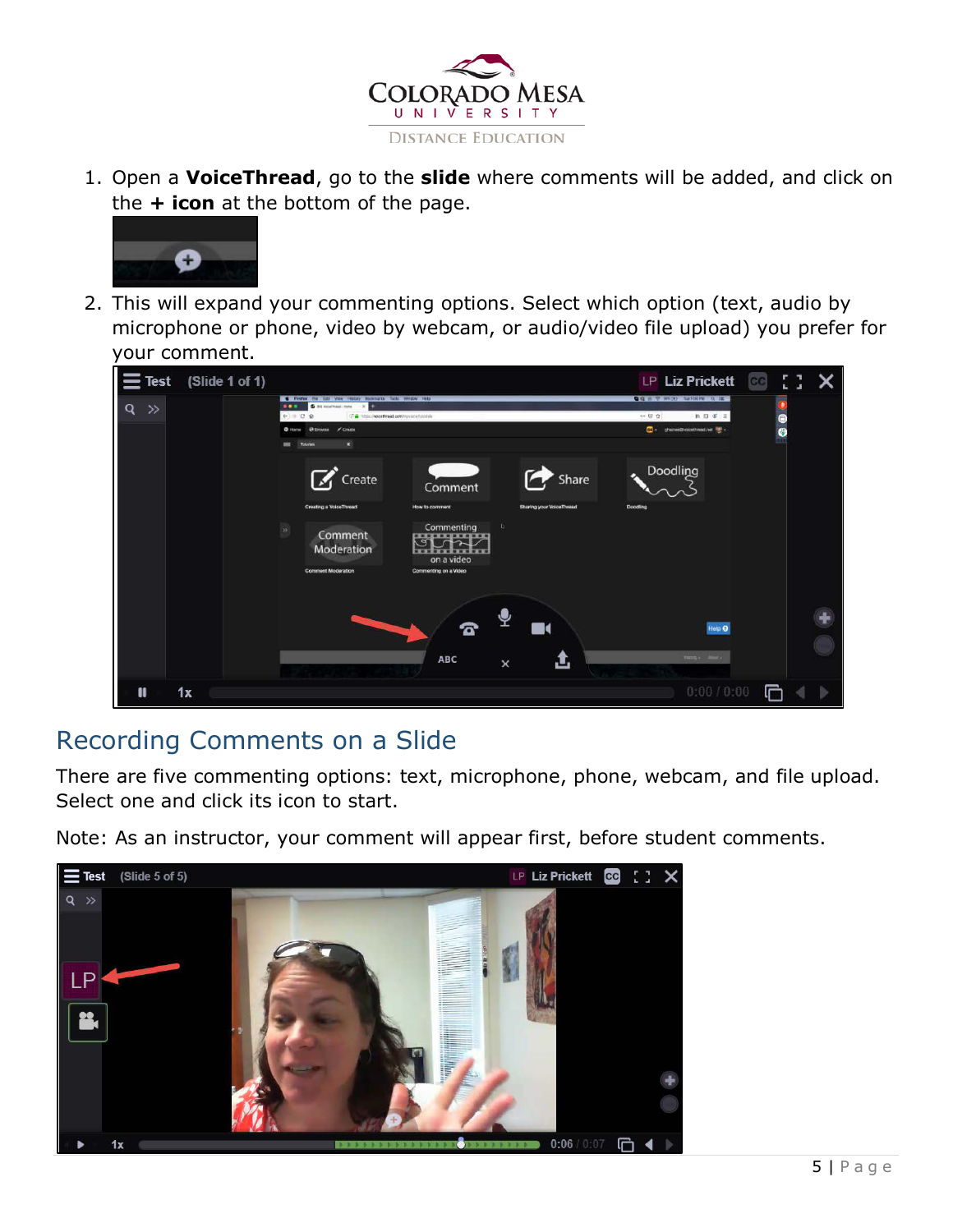

## <span id="page-5-0"></span>Types of Comments

As the instructor, you may place different **time** limitations on your comments. The listed limitations are the maximums allowed by VoiceThread.

### **Text**

Use this option to type your comments.

- 1. Click on the **text** (ABC) ABC icon.
- 2. Type your text comment.
- 3. Click **Save**.
- 4. If a URL is included in a text comment, it will be hyperlinked automatically.

Note: There is no length limit for text comments.



### Phone

When a microphone is not accessible, phone commenting is a great way to record audio comments.

- 1. Click the **phone 1** icon.
- 2. Enter your **phone number**, and click the **Call Me** button.

| Please enter your phone number |                |
|--------------------------------|----------------|
| 'n                             |                |
| Cancel                         | <b>Call Me</b> |

- 3. When the phone rings, pick it up, and record your comment when prompted.
- 4. Hang up to save.

Note: Phone comments are limited to 10 minutes per comment. There is no cost associated with phone commenting through VoiceThread.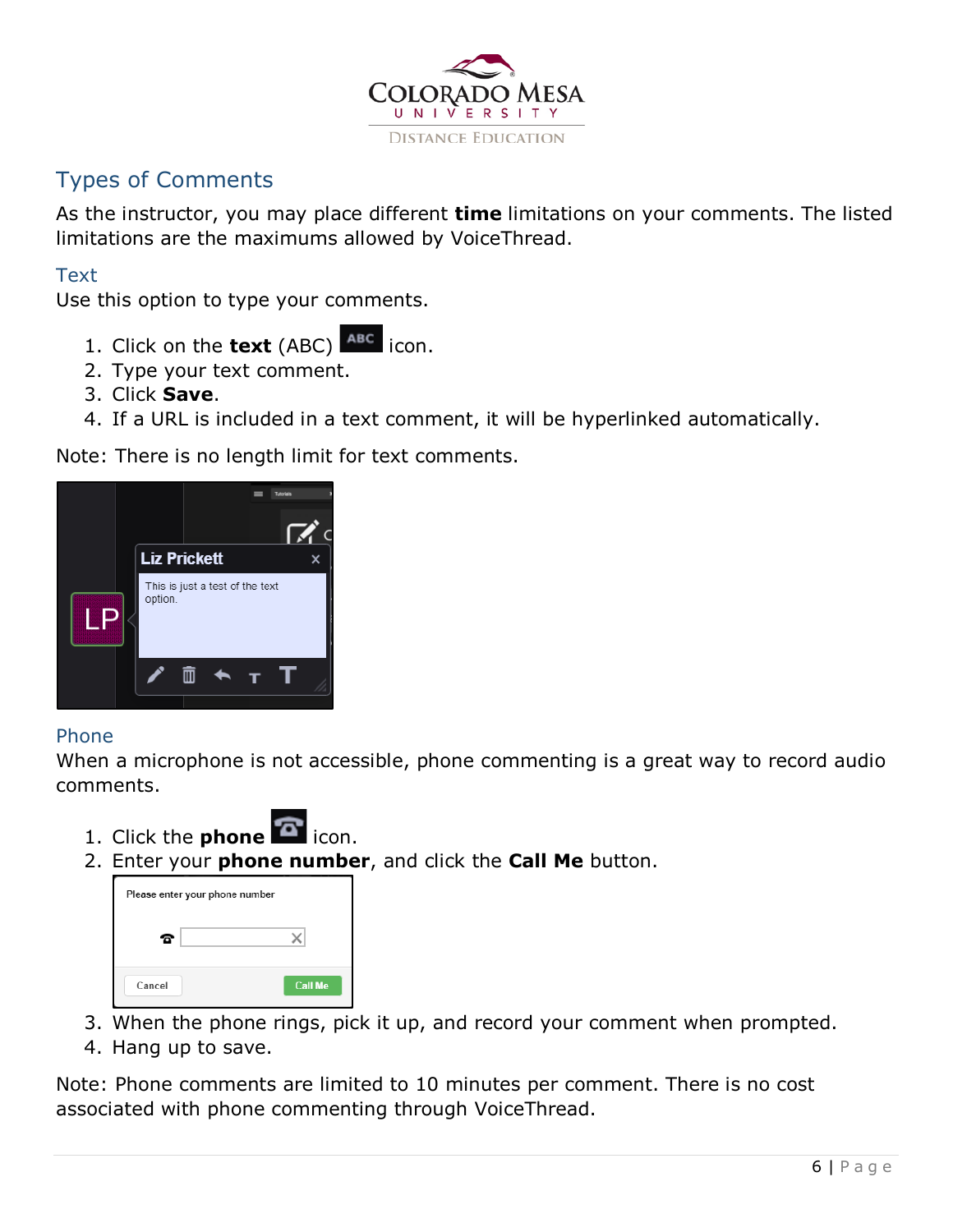

### Audio (Microphone)

Use this option to record audio through a computer's built-in microphone or a microphone that has been connected to the computer.

1. Click the **audio** (microphone) **in the latta value for the recording countdown, and then** begin speaking.



- 2. Click **Stop Recording** to stop.
- 3. The recording will be automatically played back.
- 4. Click **Save** to save the comment or **Cancel** to discard it.

Note: Audio comments are limited to 60 minutes per comment.



#### Video (Webcam)

Use this option to record videos through a computer's built-in webcam or a webcam connected to the computer.

1. Click the **video interpr** icon, wait for the recording countdown, and then begin speaking.

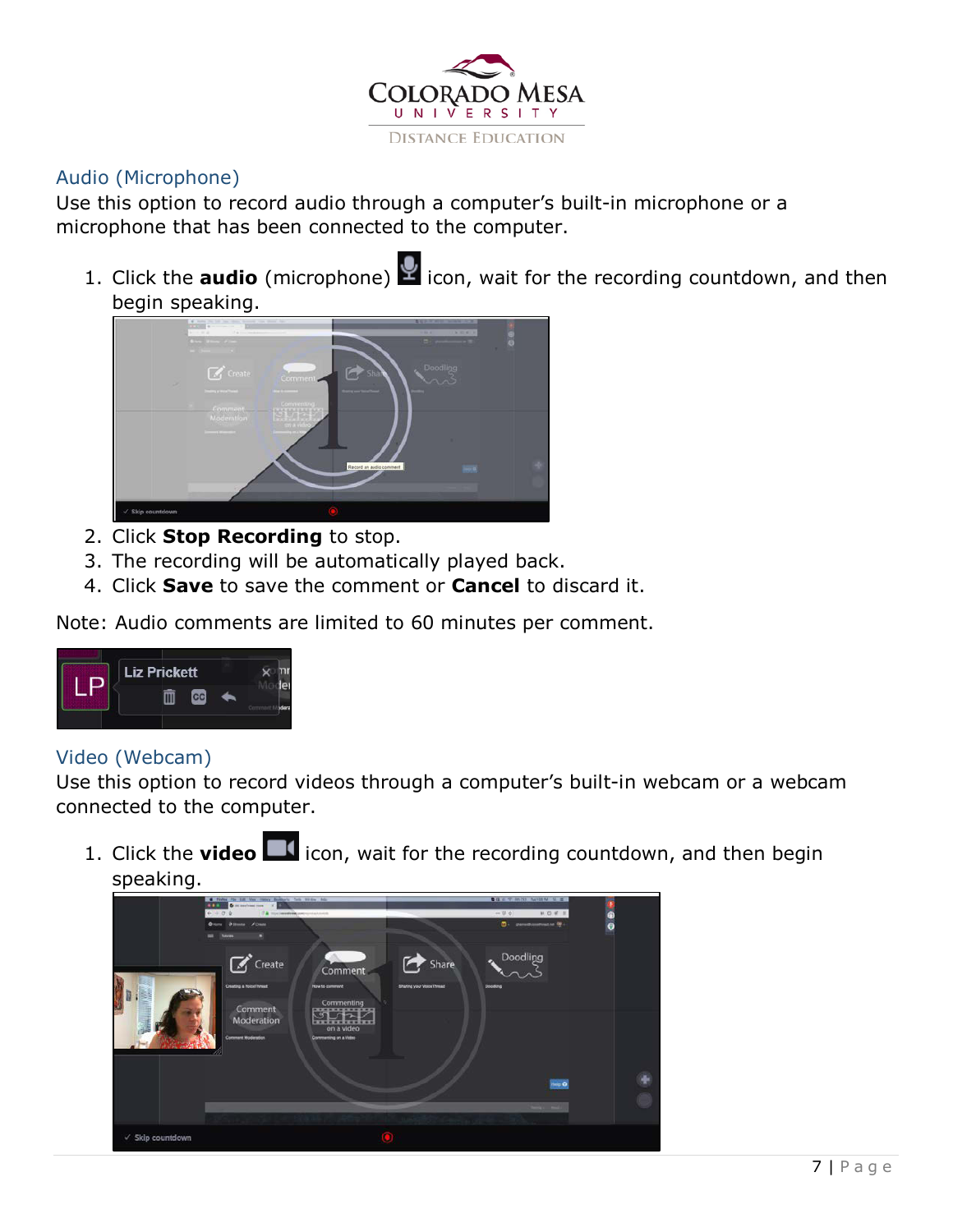

- 2. A camera view will be opened on the left side of the recording screen, in which you can see and adjust how you look in the video. (Note: If prompted, click **Allow** on the permission popup page before recording.)
- 3. Click **Stop Recording** to stop.
- 4. The recording will be automatically played back.
- 5. Click **Save** to save the comment, **Cancel** to discard it, or **Record More** to continue recording.



Note: Webcam comments are limited to 60 minutes per comment.



Note: If you video comment on a video-based slide, follow these steps:

- 1. To record, drag the scrubber ball to the point in the video where you want to insert your comment.
- 2. Play, pause, or move around in the video while recording your comment.
- 3. Optional: You may draw on the screen while you're recording by using the **Doodle** feature.

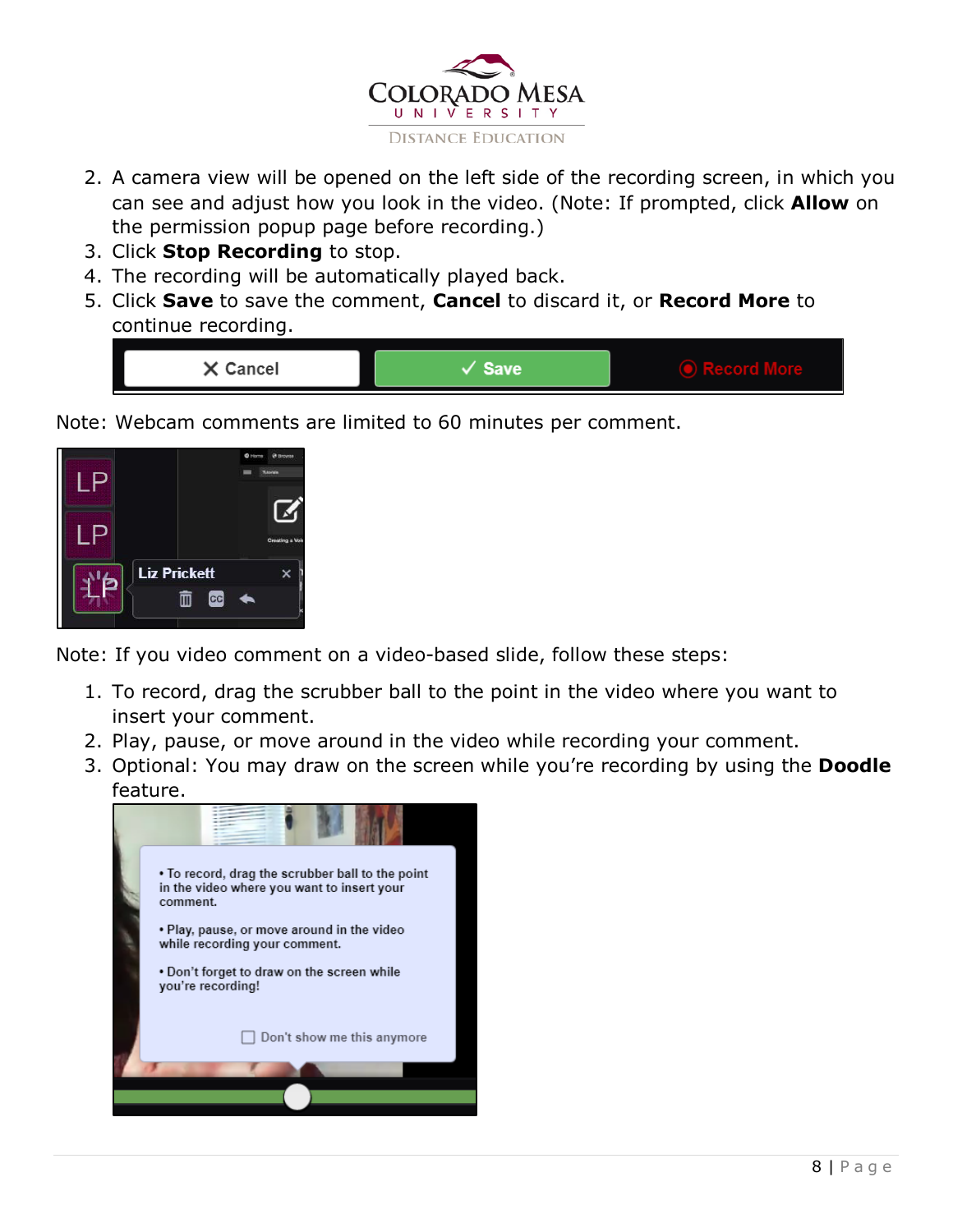

4. If you don't need the students to see the raw video: **Skip during autoplay**.



#### File Upload

Use this option to upload a pre-recorded audio or video file. MP3 and Wav files are supported.

According to VoiceThread, most QuickTime, WMV, and AVI video formats are also supported. For best video file results, VoiceThread recommends the use of H.264 codec to encode or compress the video, and upload videos that roughly match the native size of a VoiceThread (600 x 450 pixels).

- 1. Click on the **file upload** icon to open a file manage window.
- 2. Select a file from your computer.
- 3. Upload the file.

Note: Audio and video file uploads in comments are limited to 3 GB per file for upgraded accounts and 25 MB for free accounts.

## <span id="page-8-0"></span>Group, Direct, and Private Comments

As an instructor, VoiceThread gives you 3 options when it comes to comments: comment to the thread, directly reply to a comment, or reply privately to another participant's comment. For comments to the thread, you'll use the method described previously in the **How to Access Commenting** section. This comment will appear at the end of the current comments.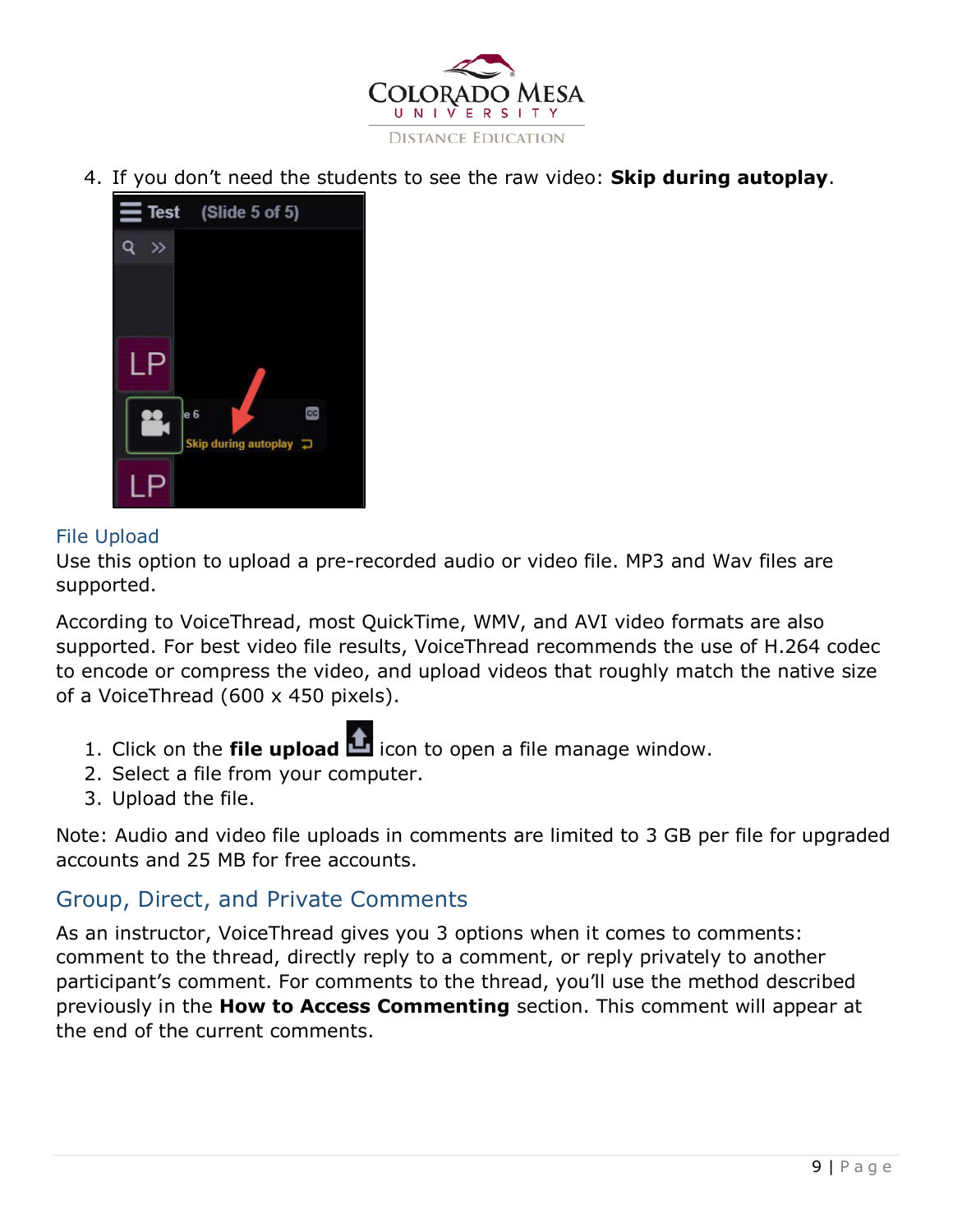

### Direct Comments

Like comments to the thread, everyone in the VT has access to direct replies. However, they are shown as direct replies to a comment. This makes it easier to understand to whom you are replying – an individual comment or the thread in general. Your direct comment will appear directly after the one to which you replied.

Notes on **threaded** comments:

• **Threaded** comments are enabled by default. This allows direct replies to have a visual connection. The original comment will appear as a square icon, with the direct replies as circle icons beneath it. Connecting lines appear between each.



• If you have **disabled** threaded comments in the **Thread Settings**, only the owner/editor of a VoiceThread has the ability to comment directly after someone else's comment. This means that your students will only have the comment or private reply option. Even if you give students editing permissions, direct comments will be allow but will not appear as threaded comments.

To add a **direct** reply:

1. Click on the **comment** on which you want to reply directly.



2. When it opens, click on the **Insert a direct reply** (backwards arrow) icon.

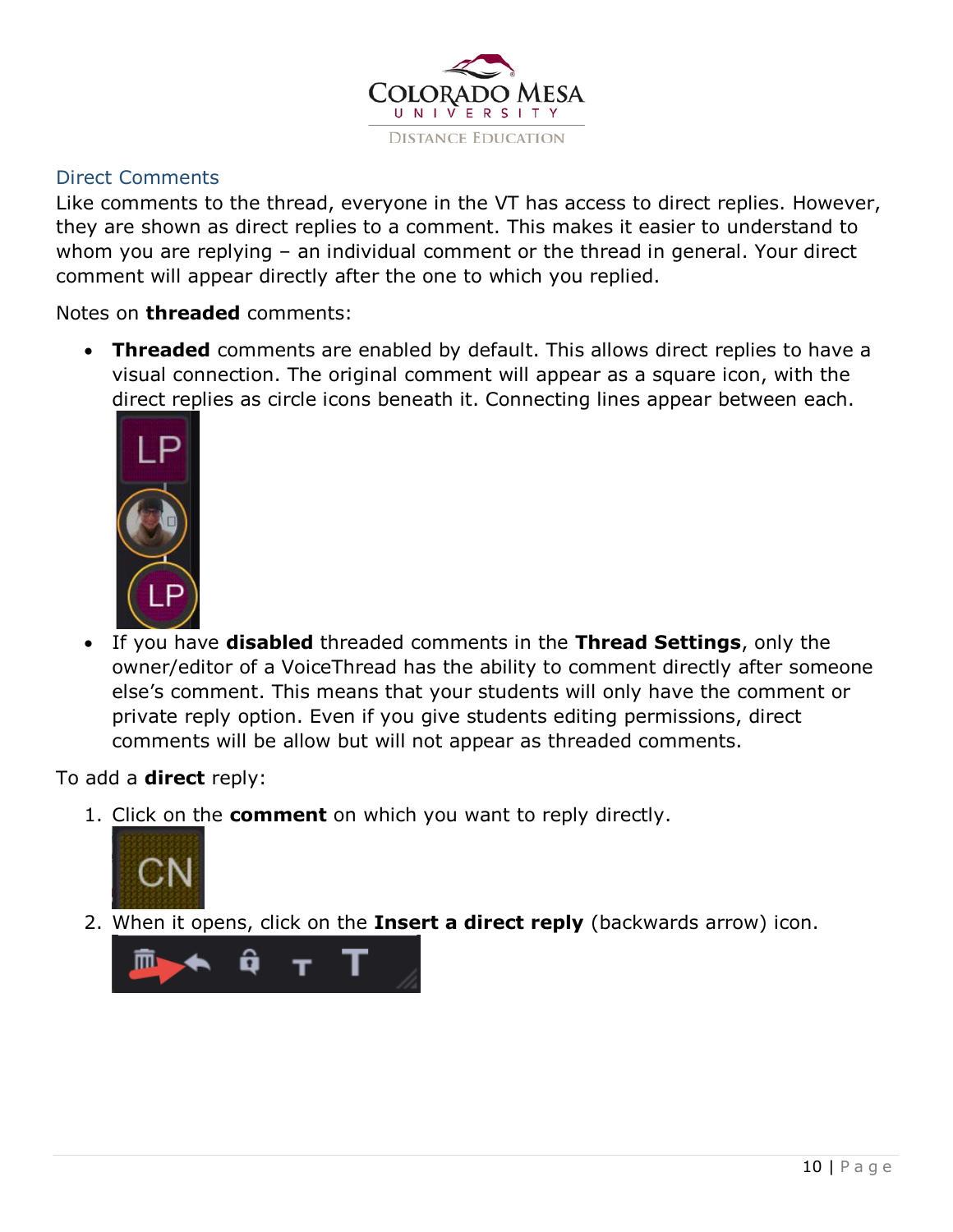

3. Select your method of commenting.



4. Compose and post your comment.

### Private Comments

Unlike comments and direct replies, private replies are only accessible by the individual to whom you made the reply, like the difference between "reply all" and "reply" when composing and sending an email.

To add a **private** reply:

1. Click on the **comment** on which you want to reply directly.



2. When it opens, click on the **Insert a private reply** (padlock) icon.



3. Select you method of commenting.



- 4. Compose and post your comment.
- 5. You'll see your private comments as circles (vs the usual squares) marked with the padlock icon connected by a white line. These comments be hidden from the other participants.

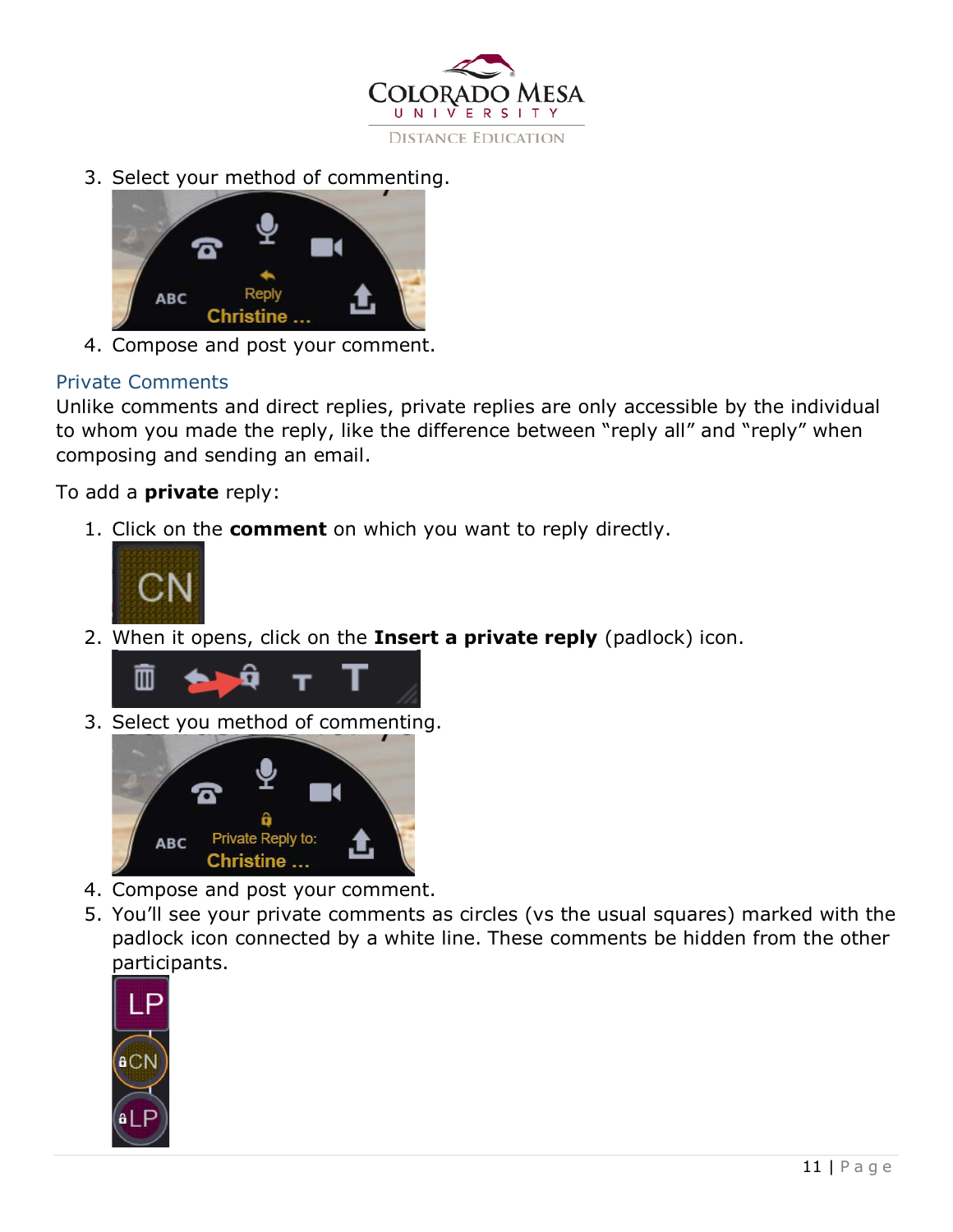

## <span id="page-11-0"></span>Moderated Comments

You have the option to turn on **Comment Moderation** in individual VoiceThreads. Comment Moderation allows instructors to review all comments before allowing other students to see them. Then you have the option to reveal individual comments or keep them hidden. This is helpful if you wish to preview the quantity or quality of student comments. It's also useful as an assessment tool.

#### To enable **Comment Moderation**:

- 1. Navigate to the applicable VT.
- 2. Go to **Options** and select **Playback Settings** from the dropdown menu.



3. In **Thread Settings**, go to the **Playback Options** tab and make sure **Enable Comment Moderation** is checked.

| <b>Thread Settings</b>                                                   |                                                                                                      |                                                         |  |
|--------------------------------------------------------------------------|------------------------------------------------------------------------------------------------------|---------------------------------------------------------|--|
| <b>Title/Description</b>                                                 | <b>Playback Options</b>                                                                              | Cover Art                                               |  |
| Enable threaded commenting                                               |                                                                                                      | <b>Allowed Comment Methods</b>                          |  |
| VoiceThread                                                              | Allow commenters to add slides to this                                                               | Microphone<br>Webcam                                    |  |
| $\sqrt{}$ Allow others to export<br>$\sqrt{ }$ Start playing when opened | Allow others to download original media                                                              | Check if you<br>Telep<br>want<br>フ File (<br>moderation |  |
| Allow others to make a copy<br><b>Enable Comment Moderation</b>          |                                                                                                      |                                                         |  |
|                                                                          | Automatically advance to the next slide after<br>Don't allow commenters to delete their own comments | seconds<br>$\overline{4}$                               |  |
| Limit each comment to                                                    | minutes<br>60                                                                                        | seconds<br>$\Omega$                                     |  |
|                                                                          | When recording, go to the next slide every                                                           | minutes<br>seconds<br>20<br>$\bf{0}$                    |  |
|                                                                          | Pecha Kucha format                                                                                   | Ignite format                                           |  |
| Save as default                                                          |                                                                                                      |                                                         |  |
|                                                                          |                                                                                                      | Save                                                    |  |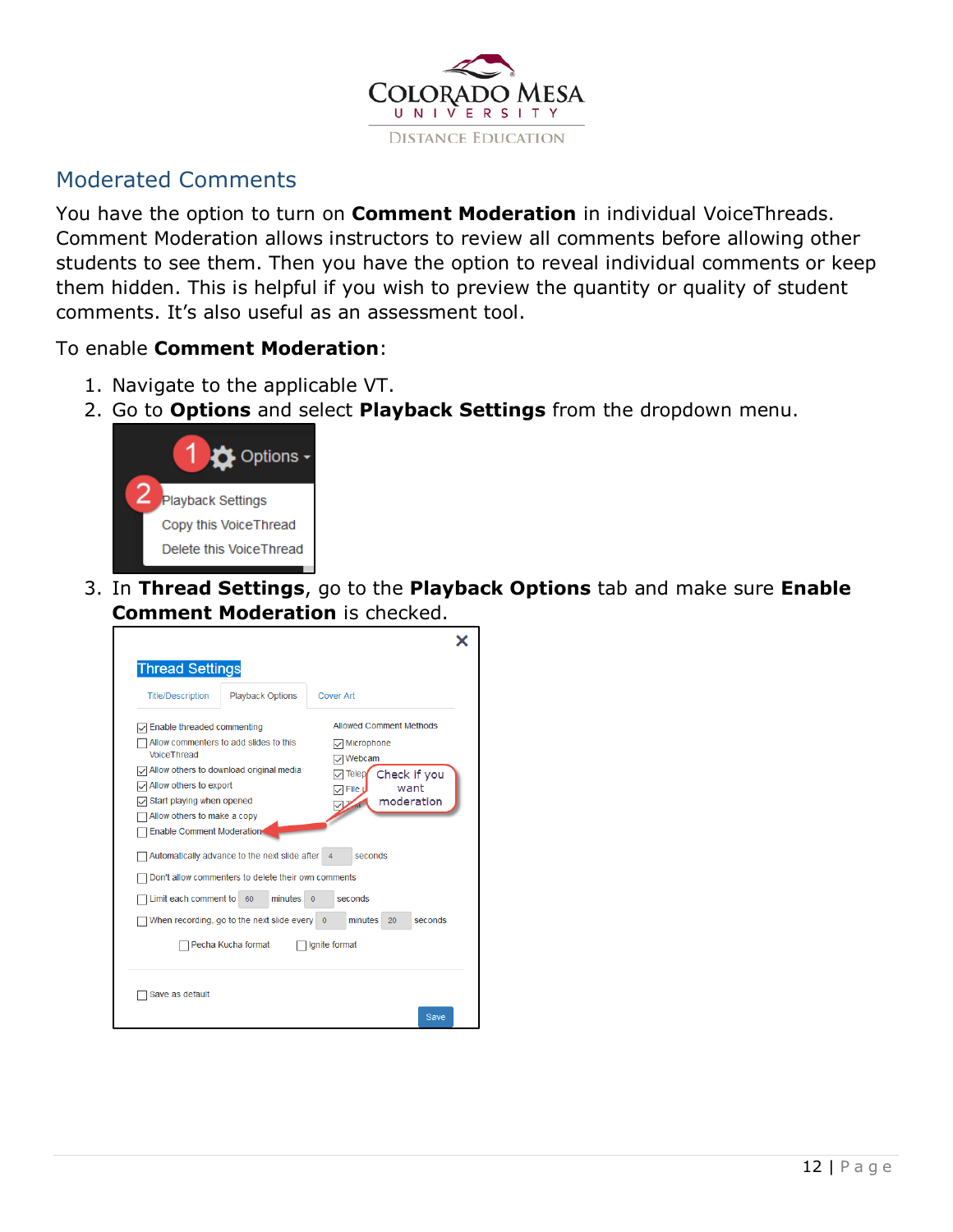

4. Now, when you make a comment, you have the option to **hide** the comment by clicking on the open eye icon.



Or, you may **reveal** the comment by clicking on the closed eye icon.



**Note**: You can tell which comments are hidden because they appear darker and shifted to the left within the conversation channel.

## <span id="page-12-0"></span>Recording Comments on Multiple Slides

A **microphone** or **webcam** needs to be used to make multi-slide comments.

- 1. Select a **slide** as the start, and click the **audio** (microphone) or **video** (webcam) icon to start recording.
- 2. Use the arrows in the bottom-right corner to navigate to the previous and/or next slide during recording. (Warning: Make sure you use the dark-colored arrows in

the VoiceThread user interface  $\Box$ , rather than the light-colored back and



- 3. Click **Stop Recording** when it is finished.
- 4. The recording will be automatically played back from the first slide to the final slide.
- 5. Click **Save** to save the comment or **Cancel** to discard.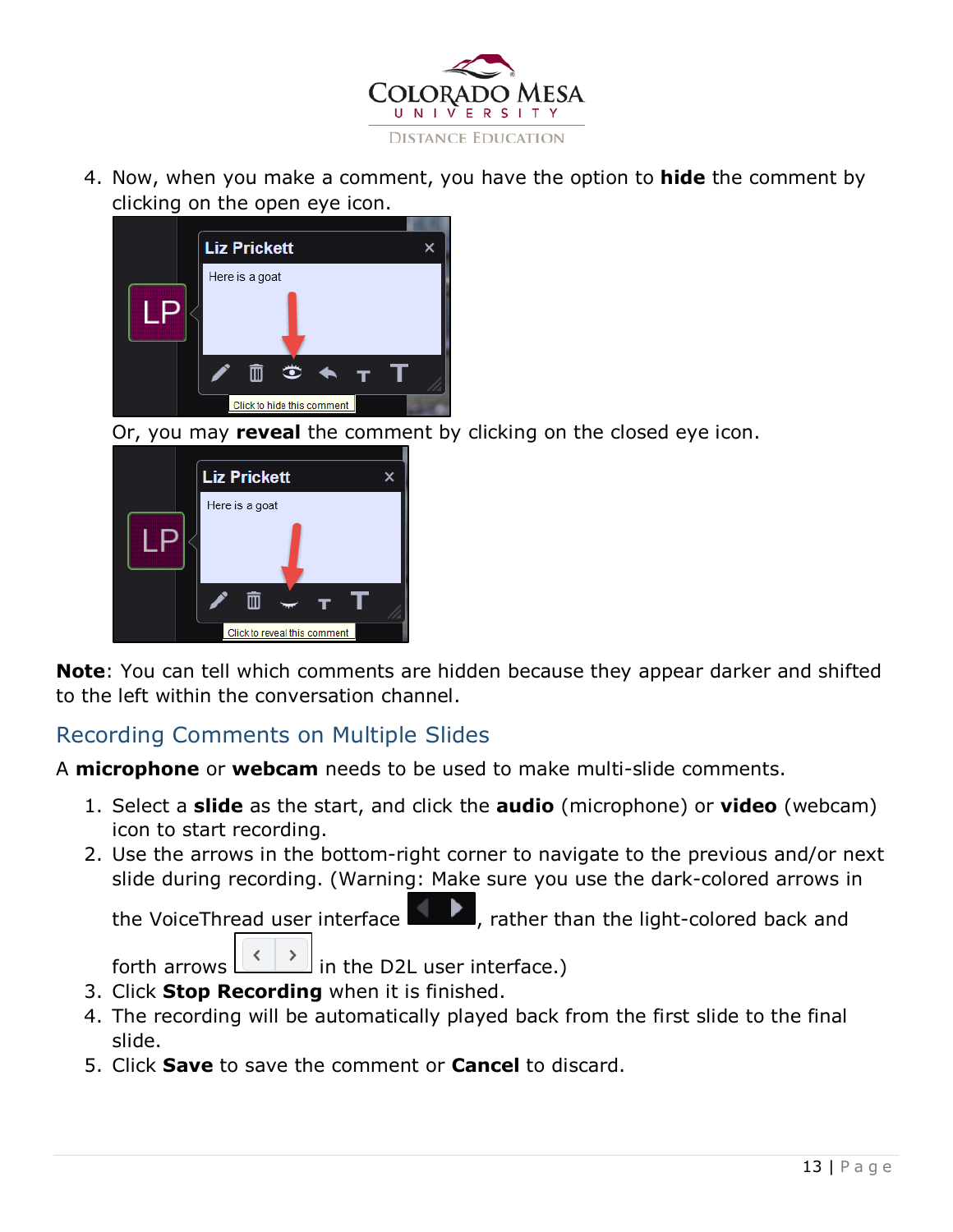

#### **Notes:**

- There is a limit for the length of audio or webcam recording (up to 60 minutes per comment). The audio or video comments cannot be edited after being made. To change a comment, it would need to be deleted and recorded again.
- VoiceThread recommends not using one long recording/comment during a VoiceThread. Record a comment on **each** slide, and then students can make comments by slide. Break up the comments to about 1 minute or so per slide.

## <span id="page-13-0"></span>Doodling

A Doodle is an animated annotation that is recorded as part of a VoiceThread comment. Use your finger if you are working on a touchscreen or a cursor if you are working on the traditional laptop/desktop to draw or write on the slide as you speak. Only audio or video comments can include Doodles.

During the recording of an audio or video comment:

- 1. Tap on the **pencil** icon at the bottom of the slide beside **Stop Recording**. This will open the color selections.
- 2. Select a **color** for the Doodle.
- 3. Draw on the slide with your finger or cursor.



- 4. To prevent the Doodles from fading over time, tap on the **Fade** button beside the pencil icon.
- 5. Be sure to **save** the comment when it's done.

## <span id="page-13-1"></span>Editing Text Comments

Once made, comments will automatically be shown on the left side of the main media. Audio and video comments cannot be edited once they are recorded, but text comments can be edited at any time.

- 1. Open a **VoiceThread** and navigate to the **slide** on which a textual comment was made.
- 2. Tap on the **identity image** (photo or initials) to open the text comment.